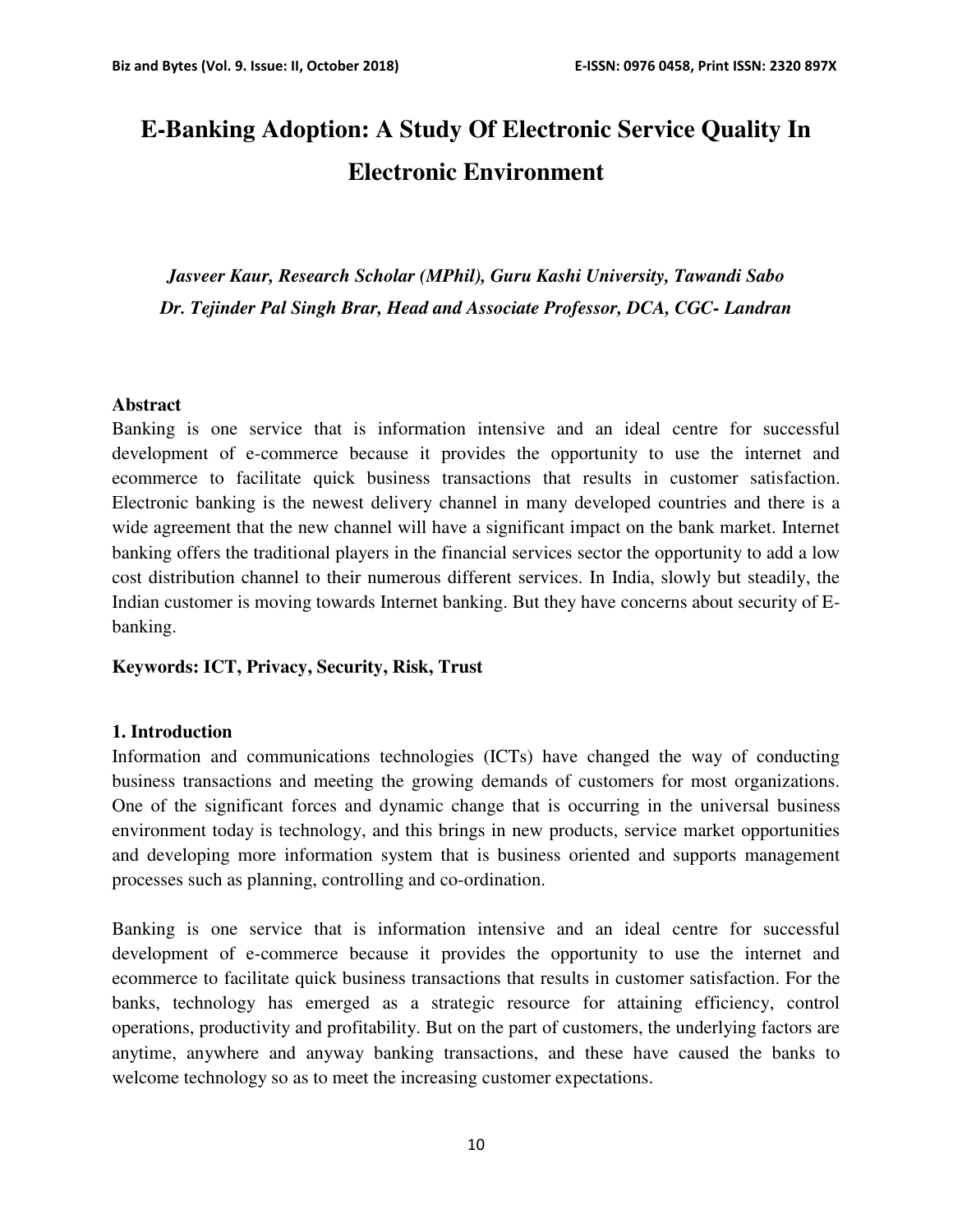A new era of banking, termed "e-banking" or "Internet banking" has emerged, where customers can perform their financial transactions electronically over the internet through their personal computer or laptop at a time convenient to them, without having to be restricted to regular branch operating hours. Furthermore, customer is expected to perform at least one of the following transactions online, namely viewing account balance and transaction histories, paying bills, transferring funds between accounts, ordering cheques, managing investments and stock trading.f Electronic banking is a high-order construct, which consists of several distribution channels. It should be noted that electronic banking is a bigger platform than just banking via the Internet. However, the most general type of electronic banking in our times is banking via the Internet, in other words Internet banking.

#### **1.1 Internet Banking Benefits**

E-banking reaps benefits for both banks and its customers. From the bankers' perspective, ebanking has enabled banks to lower operational costs through the reduction of physical facilities and staffing resources required, reduced waiting times in branches resulting in potential increase in sales performance and a larger global reach. From the customers' perspective, e-banking allows customers to perform a wide range of banking transactions electronically via the bank's website anytime and anywhere.

Advantages of online banking:

- It's very easy to set up an account. With most plans, you can do this totally online, avoiding all paperwork.
- You can access your account information anytime; day or night, and you can do it from anywhere. A few online banks update information in real-time, while others do it daily.
- Once information has been entered, it doesn't need to be re-entered for similar subsequent checks, and you can even schedule future payments to occur automatically.
- The fees tend to be about the same as with a typical checking account, but it works out to be cheaper since you don't have to pay for the stamps. As online banking continues to gain in popularity, the fees should diminish, since the banks will be able to pass to their customers the money they'd otherwise be spending on real estate and tellers.

# **1.2 E-Service Quality**

In Business-to-Consumer (B2C) electronic commerce companies and customers engage in commerce via Internet-based technologies; this has generated a need to understand why internet users do or do not participate in ecommerce. Online companies' knowledge about user expectations can lead to a competitive strategy to seek profitable approaches to differentiation. Thus, in the current online competitive environment, exploring a new way to increase customer loyalty is closely connected to the issue of electronic service quality.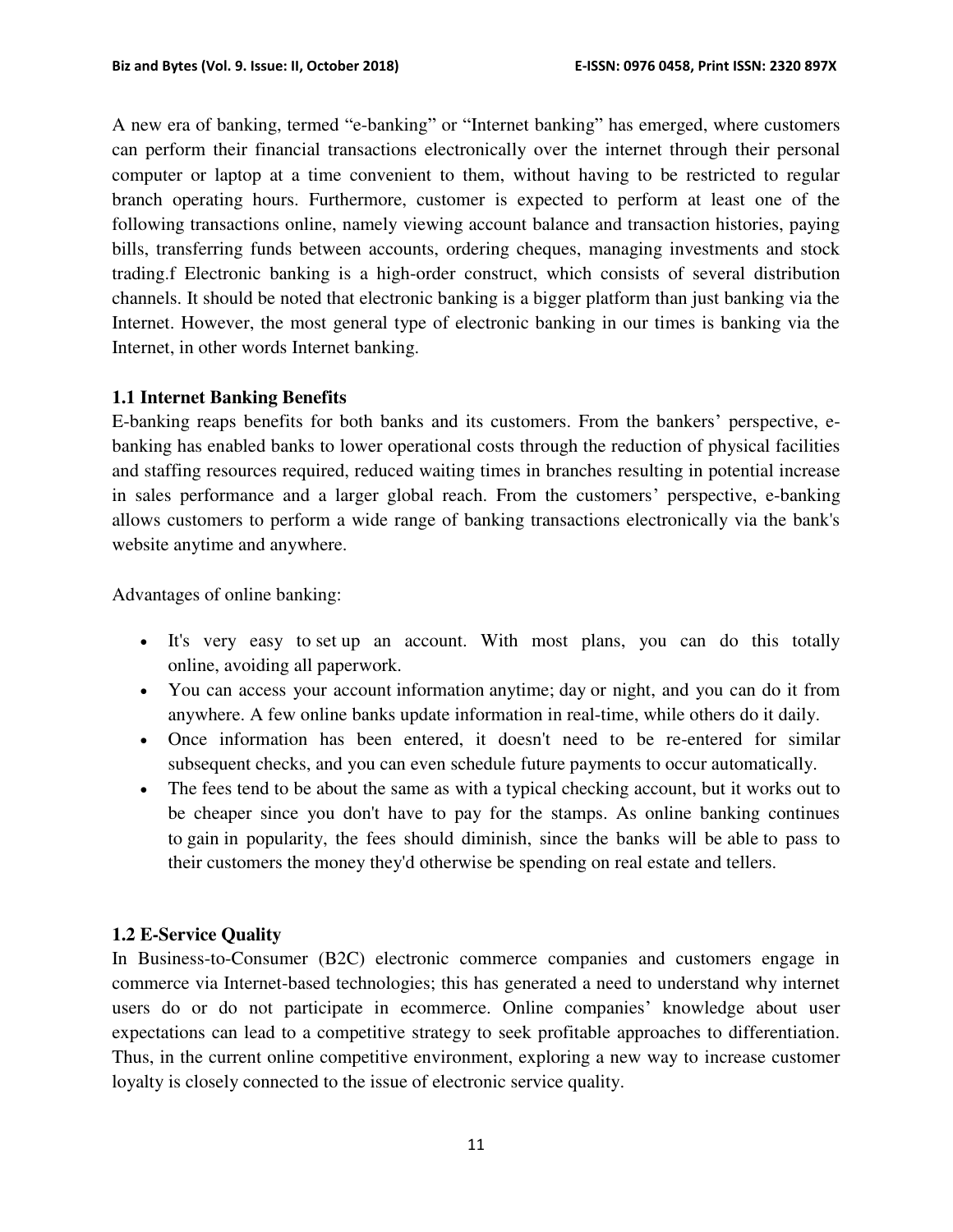#### **2. Literature Review**

Information technology has emerged as a strategic resource for achieving higher efficiency, control of operations, productivity and profitability in banking operations. Therefore, banks in India are increasingly embracing information technology to meet the increasing customer expectations and face the galloping competition. The incredible growth of Internet is changing the way corporations conduct business with consumers **(Siu and Mou, 2005)**. It has not only created opportunities for businesses to reach out to consumers directly but also allows consumers an immediate access to the electronic markets.

The impact of Internet on the economic growth and business performance has been the subject of many studies in the past (**Venkatraman, 2000)**. However, most of the online service providers find it difficult to manage service quality in electronic markets because of lack of exposure to this new medium of business operations and their limited knowledge of online consumer behaviour (Mols, 2000). The banking industry is no exception. Today, all the private, public sector and foreign banks in India are offering their services over Internet. Internet banking is both convenient and time saving in comparison to traditional retail banking experience.

Technology has played an extraordinary role on the growth of service delivery options and a deep effect on service marketing (Bitner et al., 2000). Banks are increasing their technology based service options so as to develop sustainable competitive advantage and this increase in technology adoption has resulted in: reduced costs, the creation of value added services for customer, the facilitation of their employees' jobs and ultimately, the provision of self-service options for customers.

According to the Santos, J. (2003), in response to competitive pressure in the banking industry, banks continued to make significant investments in upgrading information technology platforms by automating and centralizing various back office activities to enhance the quality of service delivery to their customers. In 2008, Standard Chartered Bank upgraded their banking application software. In response to the increasing role of ICT in banks' service delivery, BOG published guidelines on branchless banking to allow collaboration between banks, telecommunication companies and merchants to provide greater access to banking and financial services to the wider public. Banks' deposits and borrowings were used to fund the growth in assets. Total assets of the banking industry grew on an annual basis by 46.2 per cent to 7,807.0 million, compared with 38.1 per cent growth for same period in 2007. Net loans and advances had reached 868.7 million, recording an annual growth of 59.2 per cent compared with growth of 37.6 per cent a year earlier.

Traditionally, service quality (SERVQUAL) is conceptualized in service literature as the consumer's judgment about an entity's excellence or superiority. It is a type of attitude and involves tangibility, reliability, responsiveness, communication, credibility, security,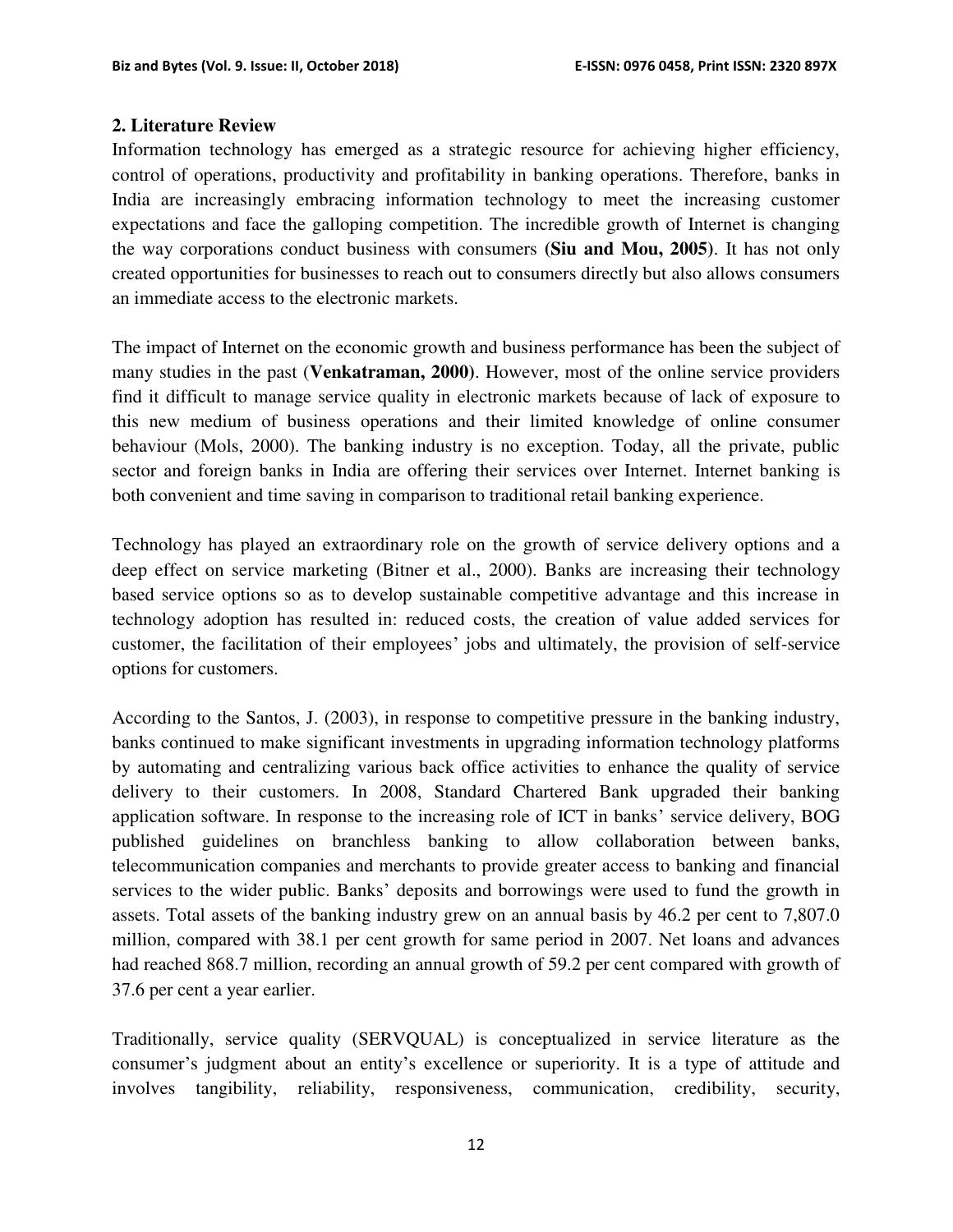competence, courtesy, understanding/knowing the customer, and access. Based on these traditional service quality elements, e-SERVQUAL includes additional service functions derived from the online market: presale (the online retailer's efforts to provide product-related information to reduce customer's search cost), online sales (customer's purchasing activities), and after sales (delivery and problem solution). For instance, it was proposes e-commerce SERVQUAL as system quality of website design and interactivity, information quality of informativeness and security, and service quality of responsiveness, trust, and empathy.

E-Banking is also called Internet banking, on-line banking or PC banking (Mobarek, 2007). Internet banking as a new alternative channel to distribute financial services has become important to remain competitive in the market. Pikkarainen et al., 2004 (as cited in Nupur, 2010) define internet banking as an "Internet portal, through which customers can use different kinds of banking services ranging from bill payment to making investments". Stone, 2003 (as cited in Mobarek, 2007), have said that the internet deals with a large number of varied financial transactions like customer payments, securities transactions applications for loans or insurance acquisitions.

With the advent of the internet, the growth of internet-based services has changed the way firms and consumers interact. E-service has been an interesting and important area to scholars and practitioners alike. E-service has been defined as a web-based service or an interactive service that is delivered on the internet (Zeithaml et al., 2000). Rowley (2006) conceptualises e-service as deeds, efforts, or performances whose delivery is mediated by information technology. Service quality (SQ) has received a great deal of attention in the literature from both scholars and practitioners in business. Many studies have established that SQ is a crucial driver of satisfaction (Lovelock &Wirtz, 2007), profitability (Heskett, Sasser& Schlesinger, 1997), and a key competitive advantage for modern business firms (Kotler& Keller, 2006; Kotler (2000). Indeed SQ is not just a corporate offering, but a competitive weapon which is necessary for corporate profitability and survival.

Service quality and customer satisfaction are inarguably the two core concepts that are at the crux of the marketing theory and practice. Satisfaction can be defined as "Customer satisfaction is a collective outcome of perception, evaluation and psychological reactions to the consumption experience with a product/service" (Yi, 1999, as cited in Saha and Zoha, 2005). Yang (2001) argues that customers reach satisfaction decisions by comparing the performance a product or service with their prior expectations. If performance exceeds the expectation positive disconfirmation occurs and increases in satisfaction can be expected to take place, (Yang and Fang, 2004 and Brar 2016). On the other hand, if performance shortfalls the expectation negative disconfirmation occurs and consequently satisfaction would be decreased.

#### **3. Research Methodology**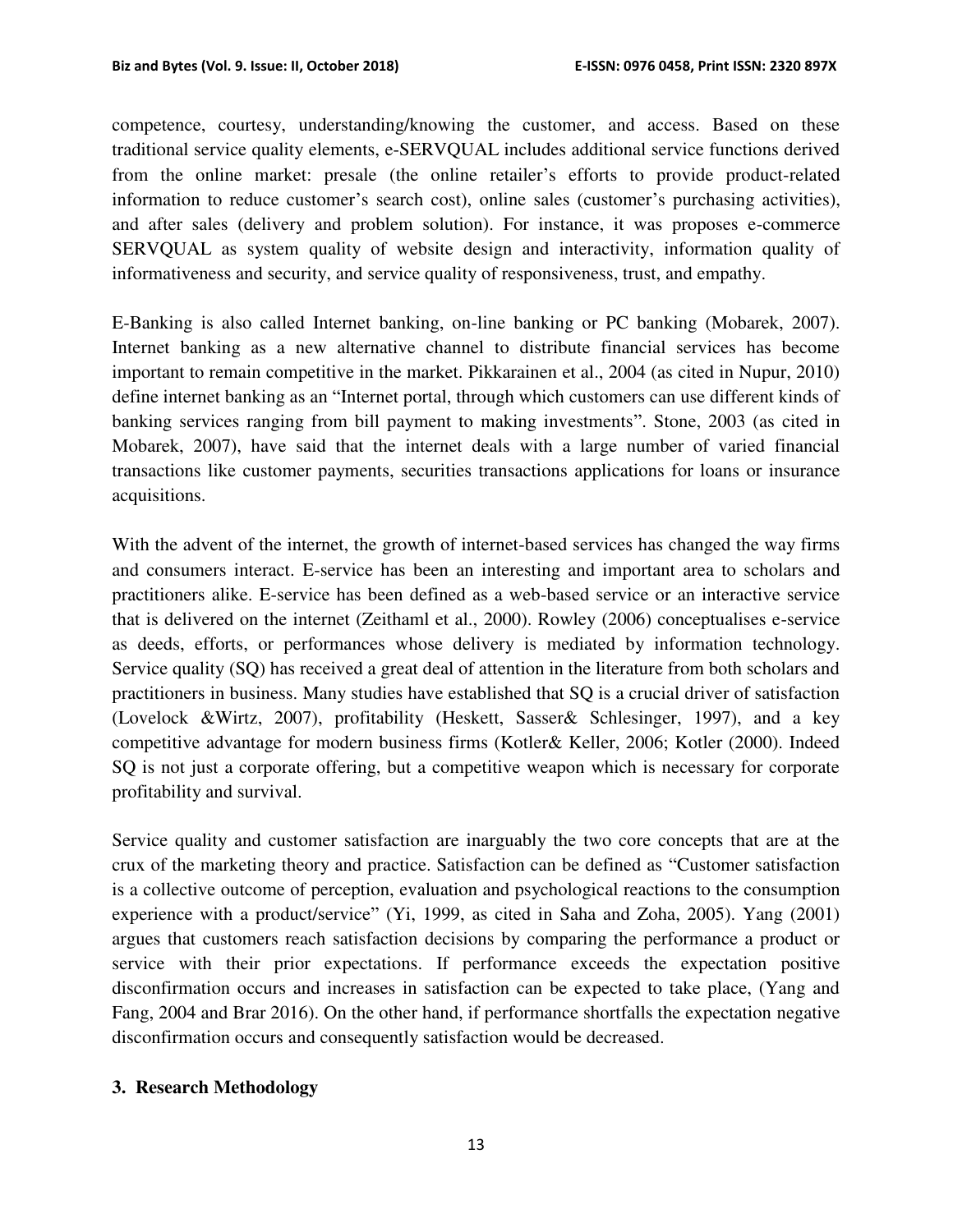#### **3.1 Scope of the Study**

In terms of scope of the study, research can be a categorized as statistical study or case study. A statistical study is one that focuses on the breadth of an issue by testing hypothesis quantitatively upon which generalizations are made about the entire population. Case study on the other hand involves a study that focuses on an in-depth contextual analysis of few events. In case study the researcher decides which population or its sections or aspects to study. This study is a statistical study because it is focused specifically on customers' perceptions of E-Banking service quality.

#### **3.2 Population and Sampling**

The target population consists of 77 E-banking customers. In selecting the 77 respondents, a purposive sampling method was used to consciously select customers who meet the criteria of having used E-banking services for the past one year. We limited our sampling frame so data collection was conducted in selected areas of Punjab, from the June 2017 to the March 2018.

#### **4. Analysis and Results**

Firstly demographic details of respondents have been analyzed to find the rate of each characteristic. This was done to find out the impact of demographic on other related research factors on E-service quality of electronic banking provided by banks. This analysis will help us to understand the different viewpoints of respondents on electronic service quality electronic banking with different demographic characteristics. In the next step, effect of each variable on others has been analyzed. At the end, the factor analysis has been applied to examine how different factors may affect the perception of customers on electronic service quality.

| Group         | Sub-group          | <b>Number</b> |
|---------------|--------------------|---------------|
| <b>Gender</b> | Male               | 45            |
|               | Female             | 32            |
| Age           | Less than 25 years | 9             |
|               | 25-35 yrs          | 44            |
|               | 36-45 yrs          | 15            |
|               | 46-55 yrs          | 5             |
|               | 55 and above       |               |

**Table 1: Demographic details of respondents**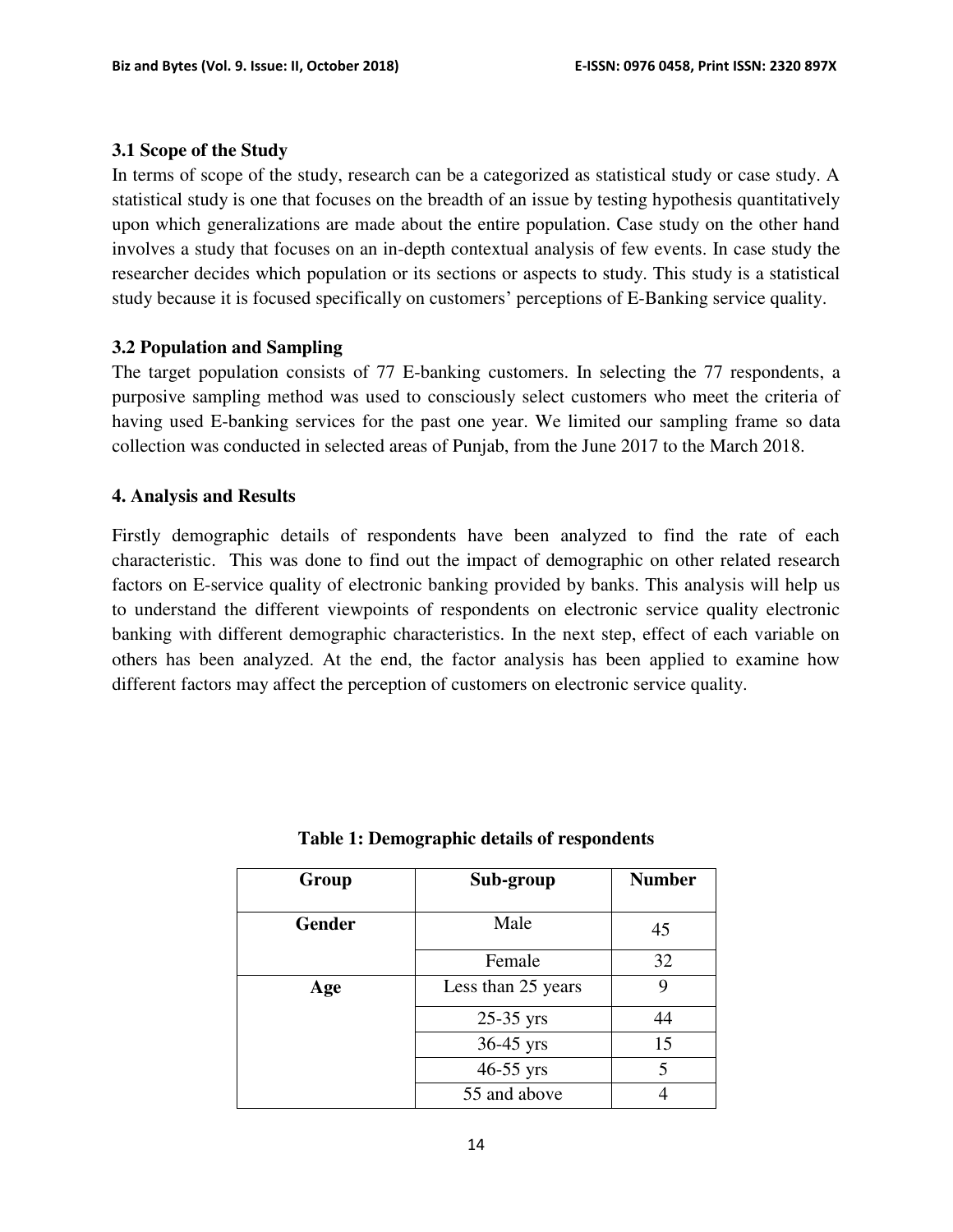Above table shows the demographic details of respondents. In the above table gender, age and education are collaborated in a single table.

### **4.1 Cluster analysis**

This section is developed for the formation of different clusters, which have been developed out of the given sample of the respondents by analyzing their responses towards providing better electronic service quality of internet based banking services. The cluster analysis technique has been employed to differentiate the respondents into various groups on the basis of their psychographic tendencies, perceptions and various concerned issues in electronic service quality.

# **4.1.1 Application of K-Mean Cluster Analysis**

The general objective of cluster analysis is to participate, or sub-divide, a set of objects into homogeneous sub-groups, or into a hierarchical arrangement of homogenous sub-groups, so as to determine the characteristics specific for each cluster. In the present study to segment our respondents K-Mean cluster analysis has been used. This procedure attempts to define homogeneous groups of cases based on selected characteristics, using an algorithm that can handle large number of cases. The object of *k*-means analysis is to arrive at a cluster solution for which each case is closer to the mean of the cluster to which it belongs than to the mean of any other cluster. K-Mean cluster analysis needs to assign cases to a fixed number of grouped whose features are not yet known but are based on a set of specified variables.

Table 2 shows the final cluster centers forming two clusters on the basis of the psychographics of the respondents for the given 6 statements. To check the variations among two clusters for the means of the variables in each of the clusters, ANOVA statistic has been employed to test the null hypothesis.

*Hypothesis*: There is no significance variation between the responses of the respondents belonging to different groups regarding the various aspects of electronic service quality.

| Sr.<br>No. | <b>Statements</b>                                                |  | <b>Clusters</b> |  |
|------------|------------------------------------------------------------------|--|-----------------|--|
|            |                                                                  |  |                 |  |
|            | Difference between electronic service quality of different banks |  |                 |  |
|            | Service quality of traditional banking system is better          |  |                 |  |

#### **Table 2: Final Cluster Centers**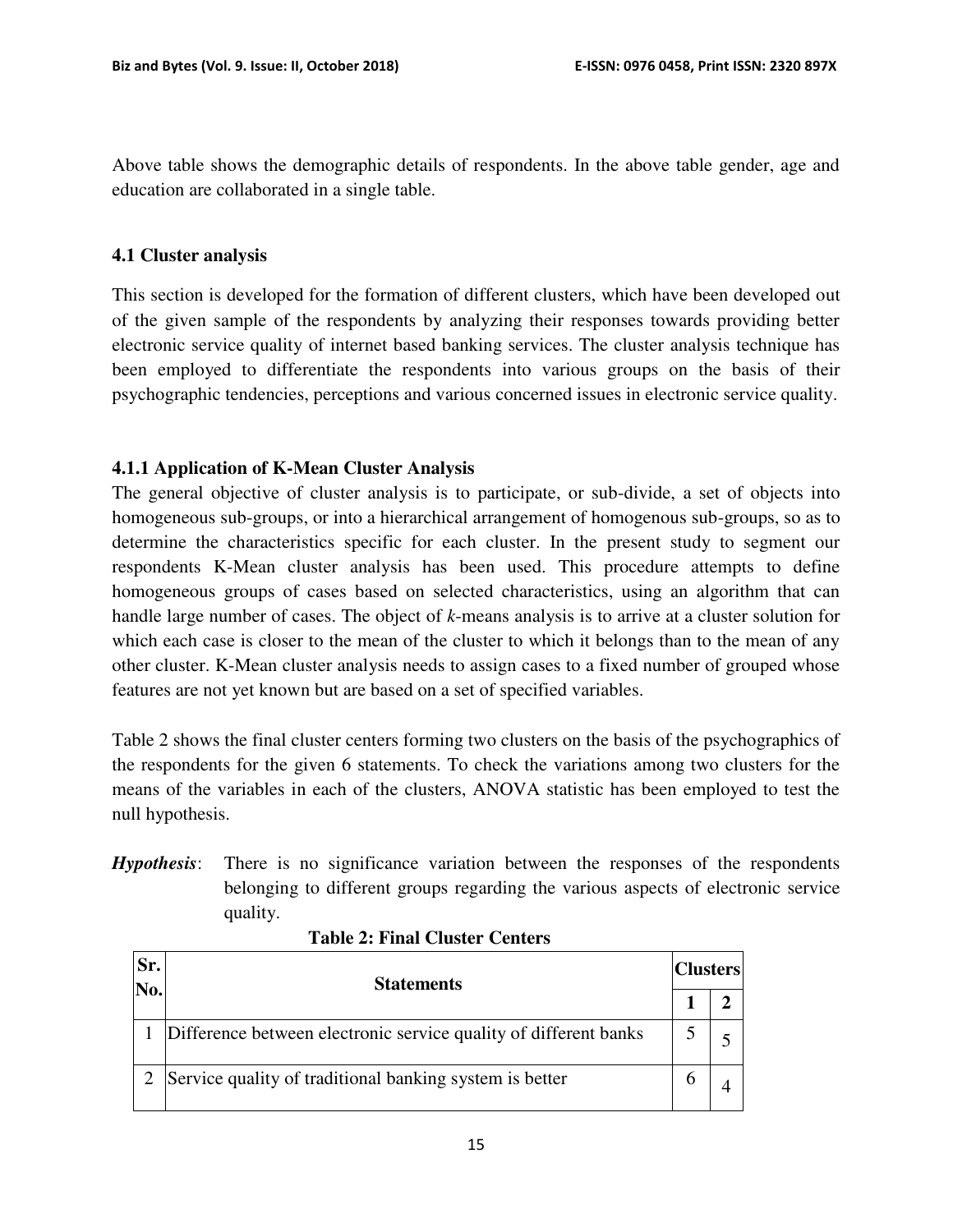|                                        | Internet banking provides accurate service quality       |   |  |
|----------------------------------------|----------------------------------------------------------|---|--|
|                                        | Internet banking is easy to use                          | 8 |  |
|                                        | There are security issues in E-banking services          |   |  |
|                                        | Issues in privacy and reliability of online transactions |   |  |
| <b>Number of Cases in each Cluster</b> |                                                          |   |  |

Table 2 shows the two groups developed out of the responses of the selected respondents. Based on the response, the characteristics of the respondents assumed to be homogeneous within each group or cluster, i.e. cluster one is separate from the second cluster. The clusters were explained on the basis of the responses, within each cluster for the given variables. In order to define clusters, corresponding means for two different clusters centres were considered. The inclination of mean values of the Likert scale ranging from 1 to 5 was used to define the strength of agreement/disagreement against each variable and it formed the basis of explaining the clusters.

Cluster1: Cluster one consists of 40 respondents who are either agreed with the given statements or not sure about few statements. Respondents found in this cluster were moderate in their attitude towards electronic service quality in E-banks. In this cluster respondents had shown positive attitudes but at the same time they were not sure as well as agreed with the negative aspects of E-service quality. Respondents in this cluster showing slightly favorable and positive response for E-service quality of banks. There are some positive aspects like E-banking provides accurate service quality, E-banking is easy to use. Towards the adverse effects of E-service quality of banks, the responses received were generally near to neutrality (not sure) or at some times with slightly level of agreement towards the negative effects. So it can be found that respondents were indifferent to the negative aspects of E- service quality. This was derived after observing the mean values corresponding to the variables of difference between electronic service quality of different banks, service quality of traditional banking system is better, security issues in E-banking services, issues in privacy and reliability of online transactions.

Cluster 2: 37 respondents found in this cluster were negative in their attitude towards E- service quality of banks. This was observed from the mean values corresponding to different variables given in above table. With regard to the favorable aspects of E- service quality, the respondents had given indifferent feeling; this was inferred from the mean values corresponding to each of the variables. It can be said that respondents in this cluster having indifferent/non-confirming attitude towards the favorable aspects of E- service quality and hence can be said more inclined towards the negative viewpoint of the practices of E- service quality.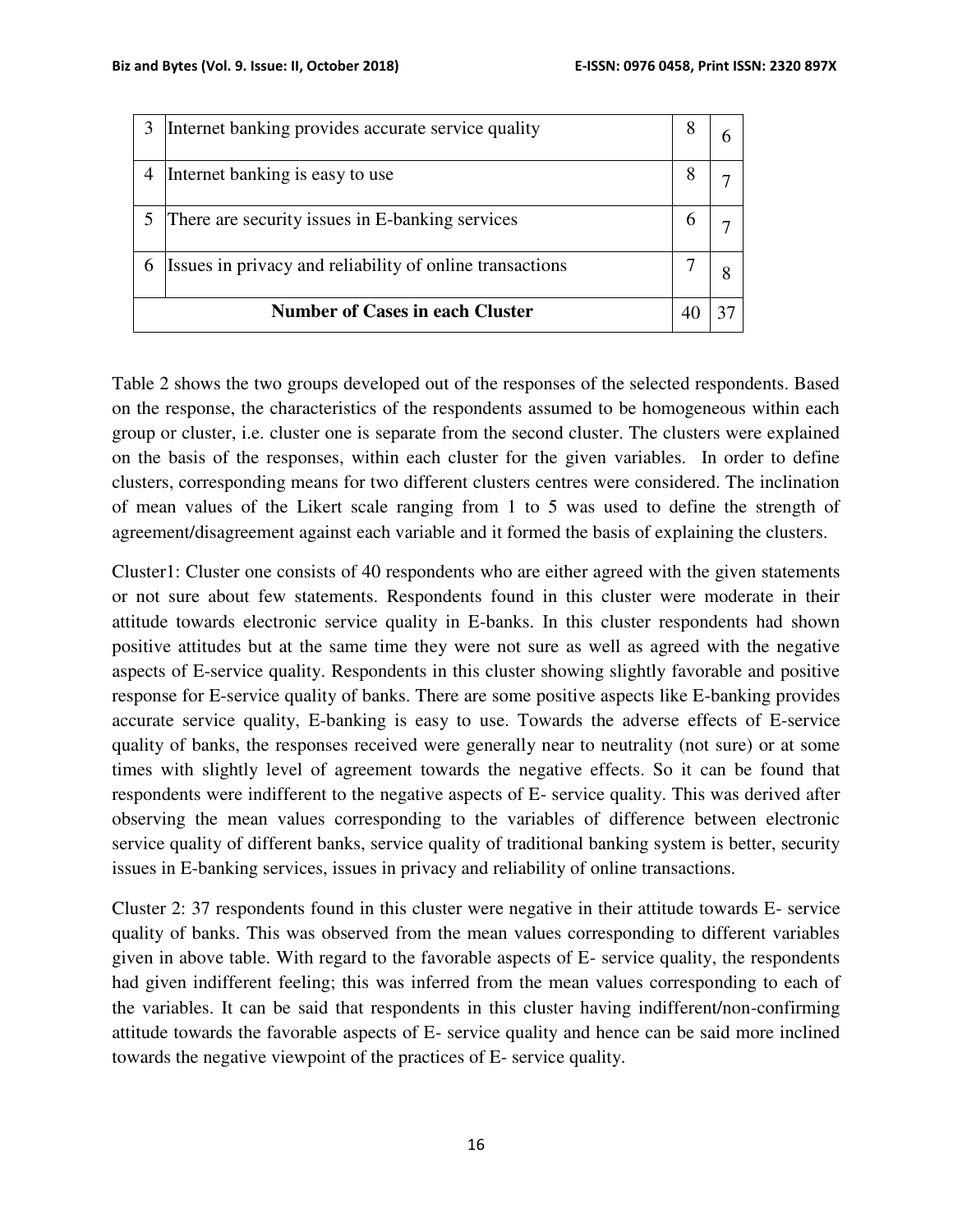Table 3 indicates ANOVA statistics calculated in respect of each variable for the motive of measuring the variation among the two identified clusters. This was done in order to test the hypothesis. ANOVA statistics indicate there is a significant variation among the two clusters. Since all the F-values were greater than three (Table value), **hence the hypothesis is rejected for all the variables, this means there is a variation between two clusters as far as selected 6 statements are concerned.**

|                                                                                                | <b>Cluster</b> |              | <b>Error</b>                 |     |             |      |
|------------------------------------------------------------------------------------------------|----------------|--------------|------------------------------|-----|-------------|------|
| <b>Statements</b>                                                                              | Mean Square    | Df           | <b>Mean</b><br><b>Square</b> | df  | $\mathbf F$ | Sig. |
| Difference between electronic<br>service quality of different banks                            | 178.932        | 1            | 1.859                        | 336 | 143.320     | .000 |
| Service quality of traditional banking<br>system is better                                     | 365.789        | 1            | 1.441                        | 336 | 221.657     | .000 |
| Internet banking provides accurate<br>service quality                                          | 143.876        | 1            | 1.678                        | 336 | 87.139      | .000 |
| Internet banking is easy to use                                                                | 172.435        | 1            | 1.872                        | 336 | 132.127     | .000 |
| There are security issues in E-<br>banking services                                            | 167.877        | 1            | 1.693                        | 336 | 91.229      | .000 |
| Issues in privacy and reliability of<br>online transactions                                    | 395.564        | $\mathbf{1}$ | 1.767                        | 336 | 147.760     | .000 |
| The F tests should be used only for descriptive purposes because the clusters have been chosen |                |              |                              |     |             |      |

# **Table 3: ANOVA Statistic (one way)**

to maximize the differences among cases in different clusters. The observed significance levels are not corrected for this and thus cannot be interpreted as tests of the hypothesis that the cluster means are equal.

The ongoing analysis indicates that the selected respondents were from different groups as far as their psychographic tendencies towards the acceptability of E-service quality of banks phenomenon are concerned. K-means cluster analysis technique applied observe two distinct clusters which had been identified on the basis of final cluster centres (mean values for the variables). These two clusters revealed two sets of the respondents who were different from one another as far as their acceptability dependent upon their attitudes. The cluster one represented a group of respondents who were classified as moderate as they showed moderate behaviour of acceptance towards the positive aspects of E-service quality. As far as some related issues are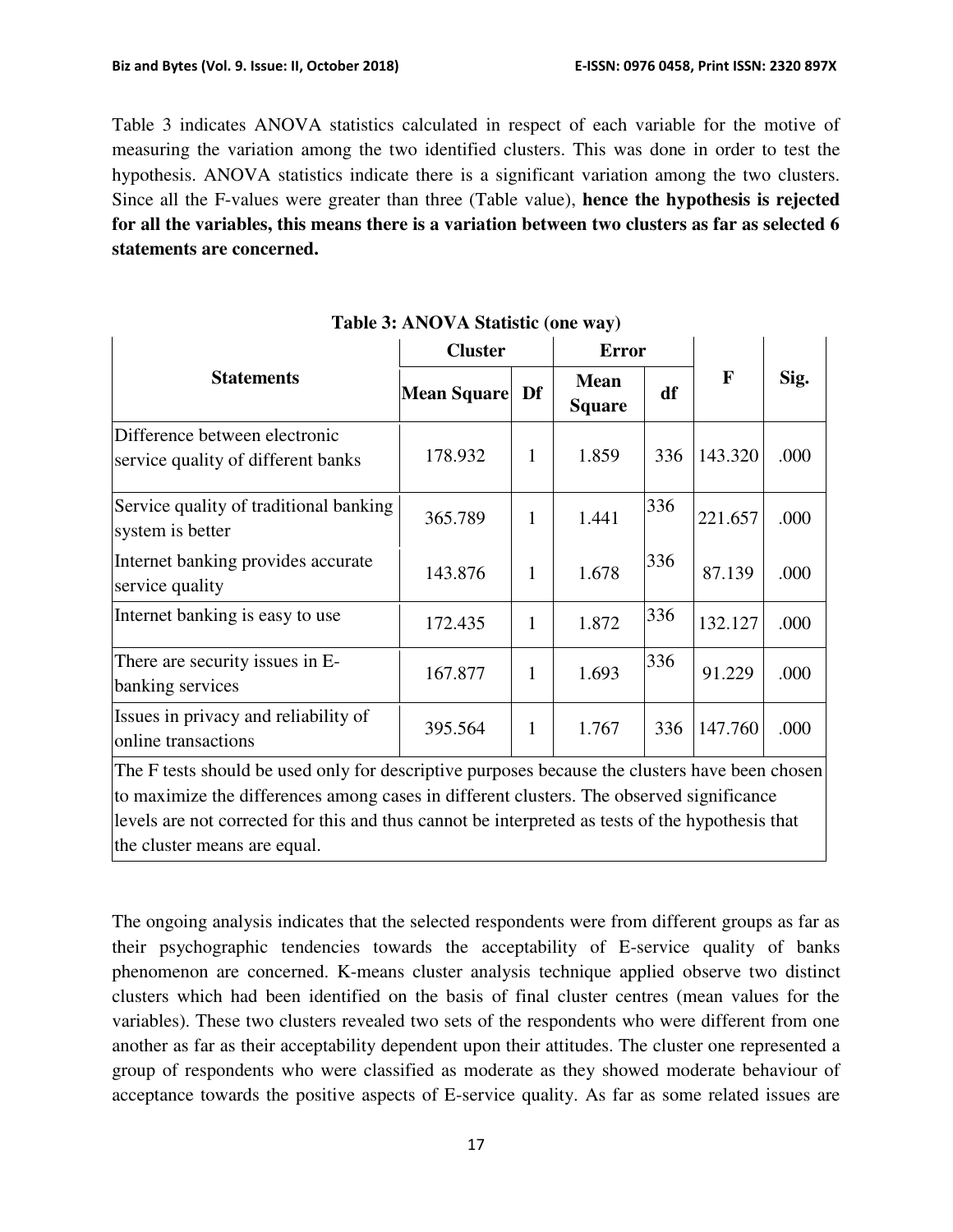concerned, these respondents were not much against such practices. The second cluster had respondents who were having negative/indifferent feelings for E-service quality of banks.

In a nutshell, it can be said that the two clusters formed revealed two groups with varying levels of acceptance towards E-service quality of banks. These are: cluster one representing the respondents who are indifferent (not much affected) towards E-service quality of banks and cluster two representing the respondents who are negative (adversely affected) towards E-service quality of banks. ANOVA statistics reveal that the two clusters vary significantly amongst each other with respect to the different variables pertaining to E-service quality.

#### **5. Conclusions, Findings and Future Work**

The main purpose of this study is to evaluate customer satisfaction with internet banking service quality in selected areas of Punjab, India. Specifically, this study evaluate the customer satisfaction/dissatisfaction regarding dimensions of internet banking service quality and identify and prioritize the dimensions of the service quality with internet service quality and to determine whether overall satisfaction with internet banking service quality differs.

#### **5.1 Major findings**

Cluster centers were formed for two clusters on the basis of the psychographics of the respondents for the given statements. To check the variations among two clusters ANOVA statistic has been employed to test the null hypothesis i.e. there is no significance variation between the responses of the respondents belonging to different groups regarding the various aspects of electronic service quality. But null hypothesis was rejected. In a nutshell, it can be said that the two clusters formed revealed two groups with varying levels of acceptance towards E-service quality of banks. These are: cluster one representing the respondents who are indifferent (not much affected) towards E-service quality of banks and cluster two representing the respondents who are negative (adversely affected) towards E-service quality of banks. ANOVA statistics reveal that the two clusters vary significantly amongst each other with respect to the different variables pertaining to E-service quality.

#### **5.2 Conclusions**

- The management of the bank could influence customer overall satisfaction by focusing attention on these four items, which are:
	- a. Easy completion of online transactions,
	- b. Easy understanding which button to be clicked for the next step,
	- c. Ability of this internet portal in helping customer to complete a transaction quickly,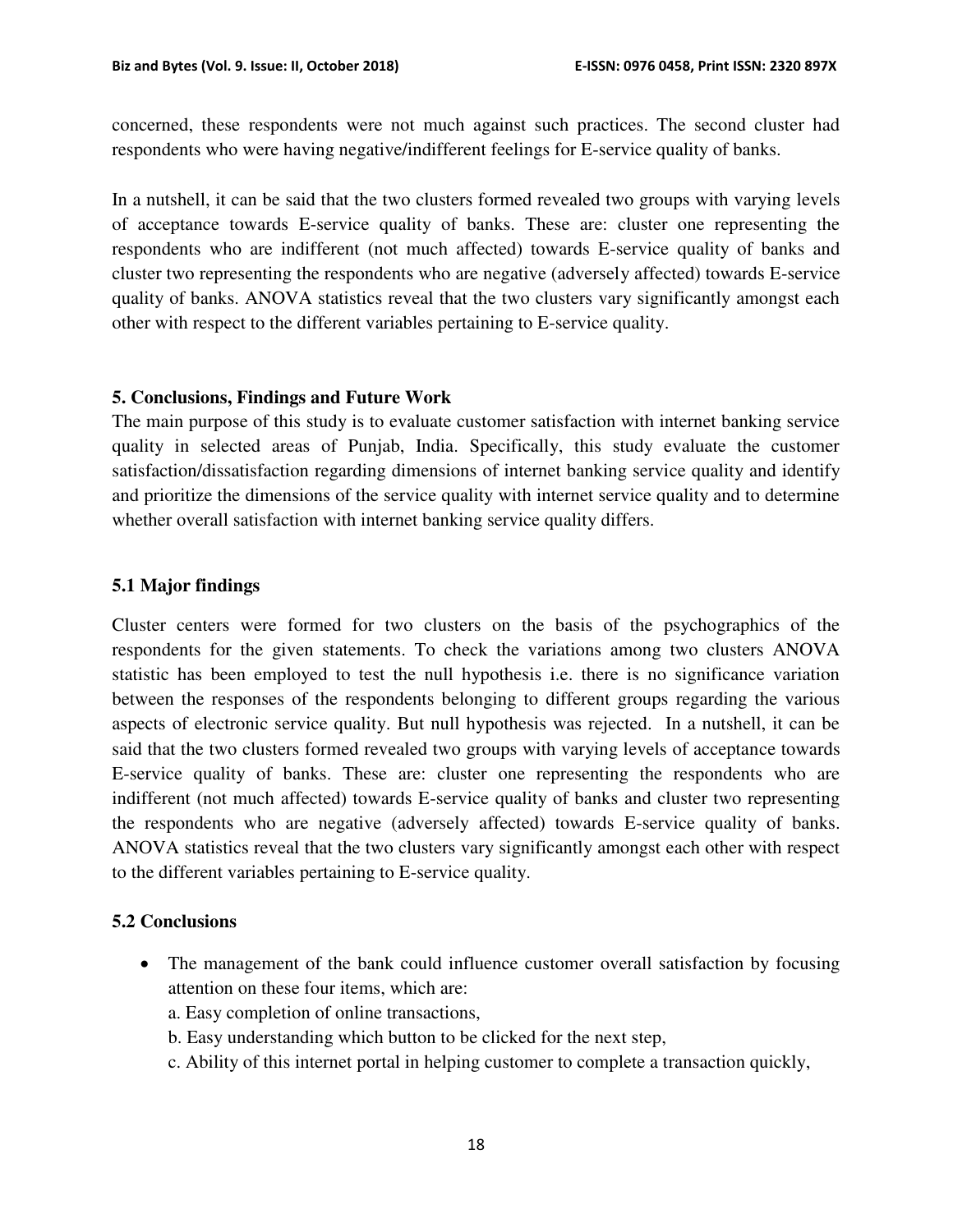d. Sufficient and real time financial information provided by the internet banking portal site.

Bank management should focus and give priority to these items in providing internet banking services to its customers:

- a. Relief of customer to transact on the portal,
- b. Accuracy of the online transaction process,
- c. Complete and sufficiency of the information provided,
- d. Protection of customer transaction data,
- e. Reliability and credibility of transactions,
- f. Ease of completion of online transactions,
- g. Ease of understanding which button to be clicked for the next step, and
- h. Sufficient and real time financial information provided.

# **5.3 Recommendations for future research**

It is recommended that future research could use different methodology such as different regions that may involve different sections of society for instance business customers and focus on extending the study across different categories of banks in different countries and in different service contexts. In this regard the following areas could be studied:

A. The impact of internet banking service quality on satisfaction and behavior intentions.

#### **6. References**

- Bitner, M.J., Brown, S. W. and Meuter, M. L. (2000), "Technology Infusion in Service Encounters", Journal of the Academy of Marketing Science, vol. 28, no. 1, pp.138-149.
- Brar, T.P.S (2016). "Secure E-Banking Environment: A Comparative Analysis of Various Security Aspects" has been published in International Journal of Emerging Issues in Management and Technology (IJEIMT), ISSN: 2456-2106.
- Heskett, J.L., et al., (1994) "Putting the service-profit chain to work", Harvard Business Review, March/April, pp. 164-74.
- Kotler P. & Kelvin K.,(2006) *Marketing Management*, 12th Edition, Pearson Education Inc, New Jersey.
- Kotler, P. (2000), Marketing Management, International Edition, Prentice-Hall, Englewood Cliffs, NJ.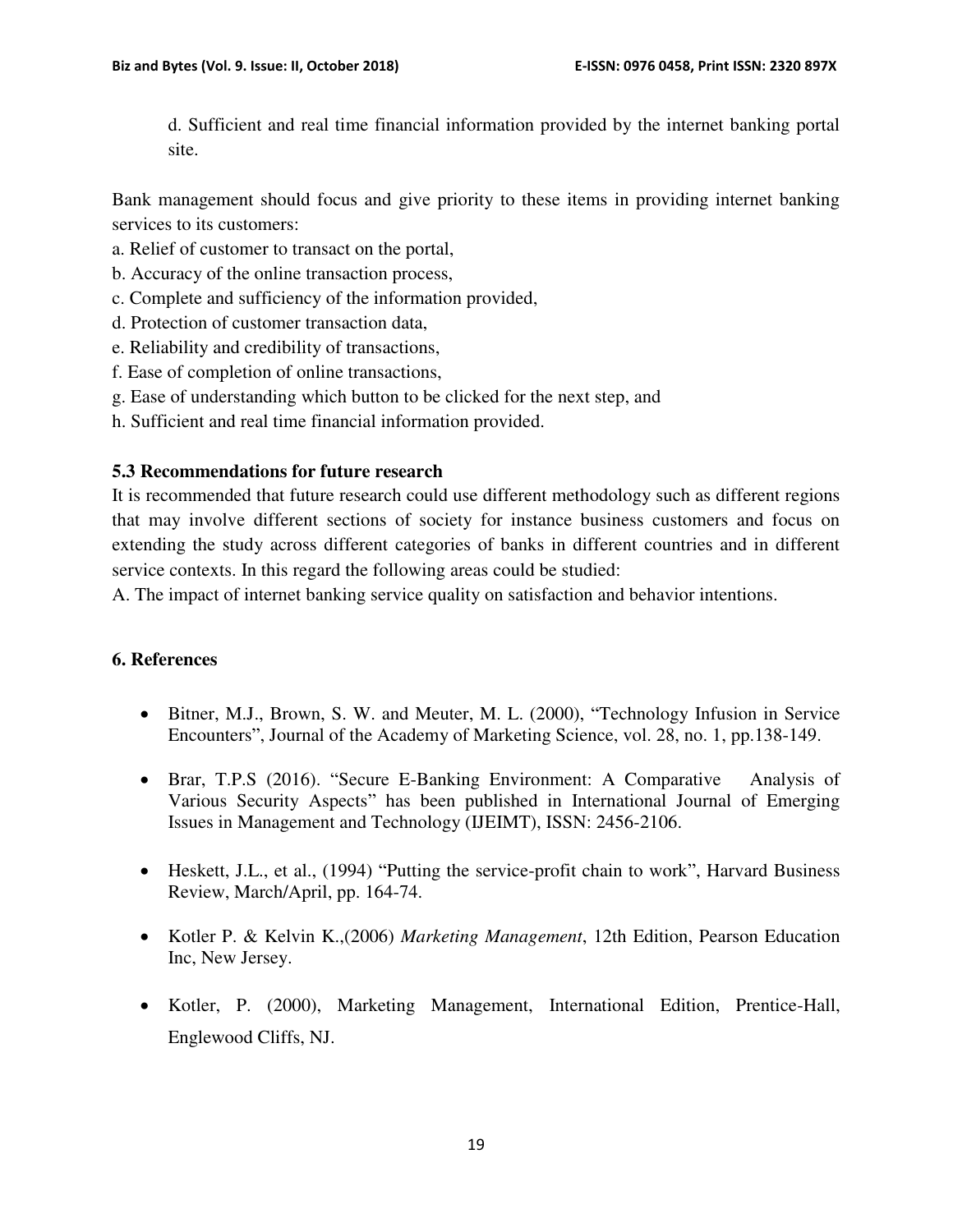- Lovelock C. & Wirtz J., (2007) "Servcies Marketing: People, Technology, Strategy, 6th Ed.,Pearson Prentice Hall, New Jersey.
- Mols, N. (2000), "The Internet and banks' strategic distribution channel decisions", International Journal of Bank Marketing, Vol. 17, No. 16.
- Mobarek, Asma. 2007. "E-BANKING PRACTICES AND CUSTOMER SATISFACTION- A CASE STUDY IN BOTSWANA". Dpt. Accounting and Finance. University of Botswana.
- Pikkarrainen, T., Pikkarrainen, K., Karjaluoto, H. and Pahnila, S. (2004), "Consumer acceptance of online banking: an extension of the technology acceptance model", *Internet Research*, Vol. 14(3), p. 224-35.
- Rowley, J. and Slack, F. (2006), Towards a taxonomy of kiosk-based self service technologies,Submitted.
- Santos, J. (2003), "E-service quality: a model of virtual service quality dimensions", Management Service Quality, Vol. 13, No. 3.
- Saha, P. & Zhoa, Y. 2005. *Relationship between Online Service Quality and Customer Satisfaction: A Study in Internet Banking*. Lulea University.
- Siu, N. Y. M. and Mou, J. C. W., (2005), "Measuring service quality in Internet banking: The case of Hong Kong", Journal of International Consumer Marketing, Volume 17, No. 4, pp.99 - 116.
- Siu, N. Y. M. and Mou, J. C. W., (2005), "Measuring service quality in Internet banking: The case of Hong Kong", Journal of International Consumer Marketing, Volume 17, No. 4, pp.99 - 116.
- Venkatraman, N. (2000), "Five steps to a dot-com strategy: how to find your footing on the Web", Sloan Manangement Review, Spring 2000, Vol. 41, No. 3, pp.15-28.
- Yang, Z, Jun, M. & Petrson, T. 2004. "Measuring customer perceived online service quality Scale development and managerial implications". International Journal of Operations & Production Management. Vol. 24 No. 11. pp. 1149-1174.
- Yang, Z. 2001. *Measuring E-Service Quality and its linkage to Customer Loyalty*. New Mexico University.